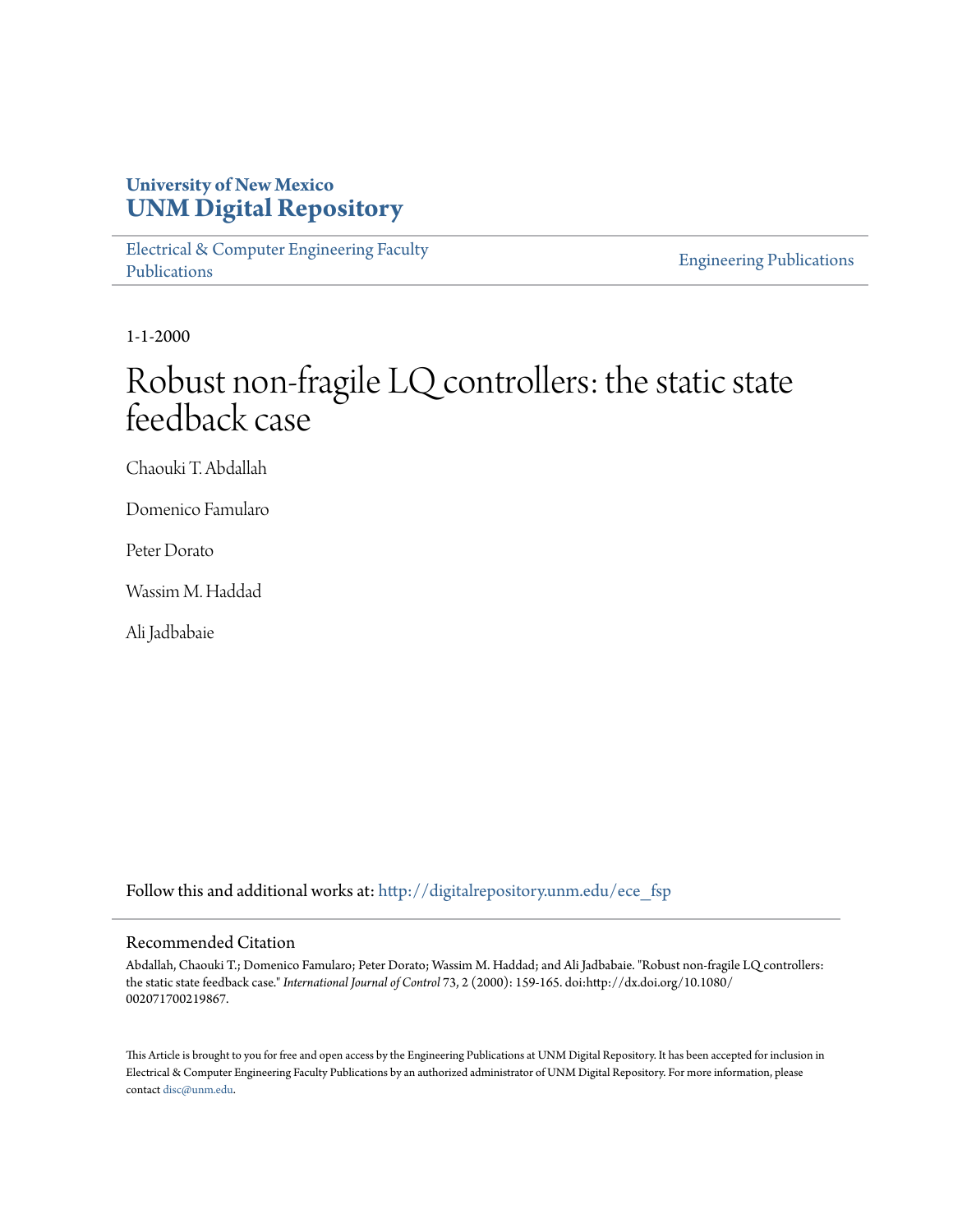This article was downloaded by: [University of New Mexico] On: 07 April 2012, At: 08:48 Publisher: Taylor & Francis Informa Ltd Registered in England and Wales Registered Number: 1072954 Registered office: Mortimer House, 37-41 Mortimer Street, London W1T 3JH, UK



## **International Journal of Control**

Publication details, including instructions for authors and subscription information: <http://www.tandfonline.com/loi/tcon20>

# **Robust non-fragile LQ controllers: The static state feedback case**

Domenico Famularo, Peter Dorato, Chaouki T. Abdallah, Wassim M. Haddad & Ali Jadbabaie

Available online: 08 Nov 2010

**To cite this article:** Domenico Famularo, Peter Dorato, Chaouki T. Abdallah, Wassim M. Haddad & Ali Jadbabaie (2000): Robust non-fragile LQ controllers: The static state feedback case, International Journal of Control, 73:2, 159-165

**To link to this article:** <http://dx.doi.org/10.1080/002071700219867>

### PLEASE SCROLL DOWN FOR ARTICLE

Full terms and conditions of use:<http://www.tandfonline.com/page/terms-and-conditions>

This article may be used for research, teaching, and private study purposes. Any substantial or systematic reproduction, redistribution, reselling, loan, sub-licensing, systematic supply, or distribution in any form to anyone is expressly forbidden.

The publisher does not give any warranty express or implied or make any representation that the contents will be complete or accurate or up to date. The accuracy of any instructions, formulae, and drug doses should be independently verified with primary sources. The publisher shall not be liable for any loss, actions, claims, proceedings, demand, or costs or damages whatsoever or howsoever caused arising directly or indirectly in connection with or arising out of the use of this material.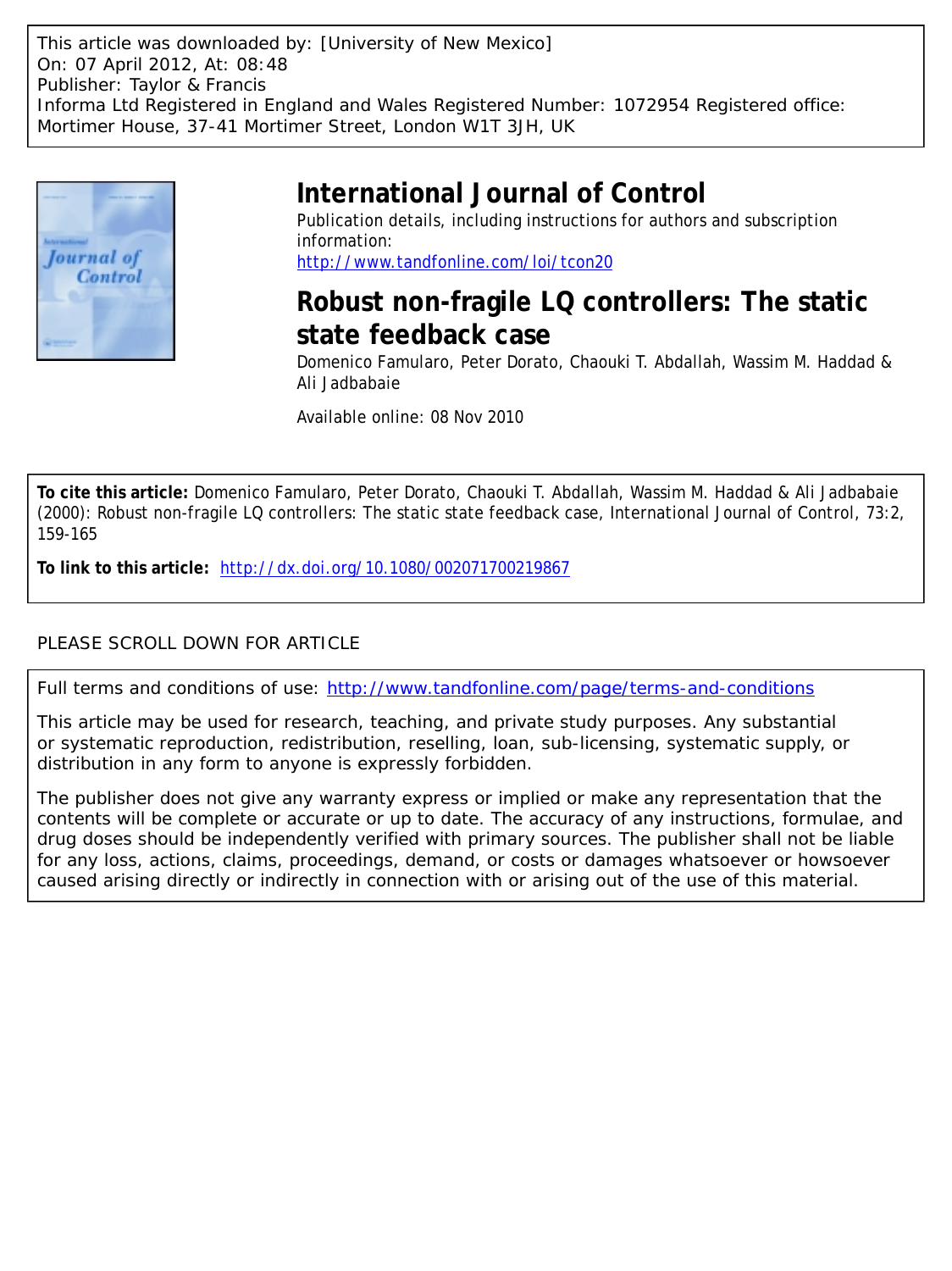

#### **Robust non-fragile LQ controllers: the static state feedback case**

DOMENICO FAMULARO $\dagger$ ], PETER DORATO;, CHAOUKI T. ABDALLAH; WASSIM M. HADDAD<sup>§</sup> and ALI JADBABAIE<sup>†</sup>

This paper describes the synthesis of non-fragile or *resilient* regulators for linear systems. A general framework for fragility is described using state-space methodologies, and the LQ/ $H_2$  static state-feedback problem We discuss the multiplicative structured uncertainties case, and propose remedies of the fragility problem using an optimization programming framework via matrix inequalities. A special case that leads to a convex optimization frame work via linear matrix inequalities (LMIs) will be considered. The benchmark problem is taken as an example to show how special controller gain variations can affect the performance of the closed-loop system.

#### **1. Introduction**

In the literature there are different theoretical approaches and several computational techniques which treat the classical problem shown in figure 1:

*Given a linear plant P with additive uncertainties*  $\Delta P$ *, ®nd a feedback controller K which internally stabilizes the family*  $P + \Delta P$  *and satisfies a given performance measure.* 

In a recent paper, however, Keel and Bhattacharyya (1997) have shown that, in the case of unstructured uncertainties in the plant, the controllers resulting from either weighted  $\mathcal{H}_{\infty}$ ,  $\circ$  or  $l_1$  synthesis techniques exhibit a poor stability margin if not implemented exactly. This so-called 'fragility' is displayed even though these controllers are optimal when implemented using their nominal parameters. Another example of a compensator that cannot be exactly implemented is from Rosenthal and Wang (1996) where a dynamic controller is going to be designed in order to place the closed loop poles of a linear plant: it can be easily shown that, in one numerical example, the 15th digits numerical implementation of the controller matrices results in an unstable closed-loop system! In the literature there are different theoretical<br>
approaches and several computational rechniques Harduce and several consumer terms and the state of the matter and the state of the miner of  $\frac{2}{3}$  for a find the stat

Keel and Bhattacharrya (1997) give the following suggestions to overcome the fragility problem:

(1) Develop synthesis algorithms which take into account the uncertainties in the controllers and search for the 'best' solution that guarantees a compromise between optimality and fragility;

(2) Parametrize the controller in an appropriate way (lower-order or fixed-structure controllers).

Haddad and Corrado (1997) address and solve a special case of the fragility problem by considering a *structured uncertain* dynamic compensator for a noise driven linear plant: with the use of classical quadratic Lyapunov bounds (Bernstein and Haddad 1990), Haddad and Corrado (1997) obtain a controller which is proven to be `resilient' in the sense that stability and some measure of performance are maintained even when the controller is not exactly implemented.

It is true that other authors have hinted at the problem of fragility (see, for example, Ackermann 1993, p. 75) and that many critics have dismissed the issue, since robust controllers are not designed to be resilient. On the other hand, the problem is reminiscent of the linear quadratic Gaussian (LQG) optimal controllers which were only useful when implemented on the exact plant, and had no guaranteed robustness margins if the plant was uncertain. This lack of robustness was corrected using linear quadratic Gaussian synthesis with loop transfer recovery (LQG/LTR) (Dorato *et al.* 1995). In addition, even robust controllers will eventually have to be implemented on an actual system using digital hard ware, and should be resilient both to implementation errors and to tuning (Ackermann 1993).

The aim of this paper is to extend the ideas in Keel and Bhattacharyya (1997), Haddad and Corrado (1997) and, with reference to the scheme of figure 2, to analyse the robust fragility problem for a static full-state feed back controller synthesis problem by considering the combined effect of structured uncertainties in the plant and in the compensator. Note that it is reasonable to consider only structured uncertainties in the controller since the designer can exactly choose the structure even though he may not be able to implement that nominal configuration. The basic idea is that, instead of computing the controller as a single point in the parameters space, we look for a set of controllers allowing the par-

Received 23 June 1998. Revised 11 January 1999. { Dipartimento di Elettronica, Informatica <sup>e</sup> Sistemistica, UniversitaÁ degli Studi della Calabria, Rende, I-87036, Italy.

<sup>{</sup> Department of Electrical and Computer Engineering, The University of New Mexico, Albuquerque, NM 87131- 1356, USA.

<sup>}</sup> School of Aerospace Engineering, Georgia Institute of Technology, Atlanta, GA 30332-0150, USA.

<sup>}</sup> Author for correspondence. e-mail: domenico. famularo@unical.it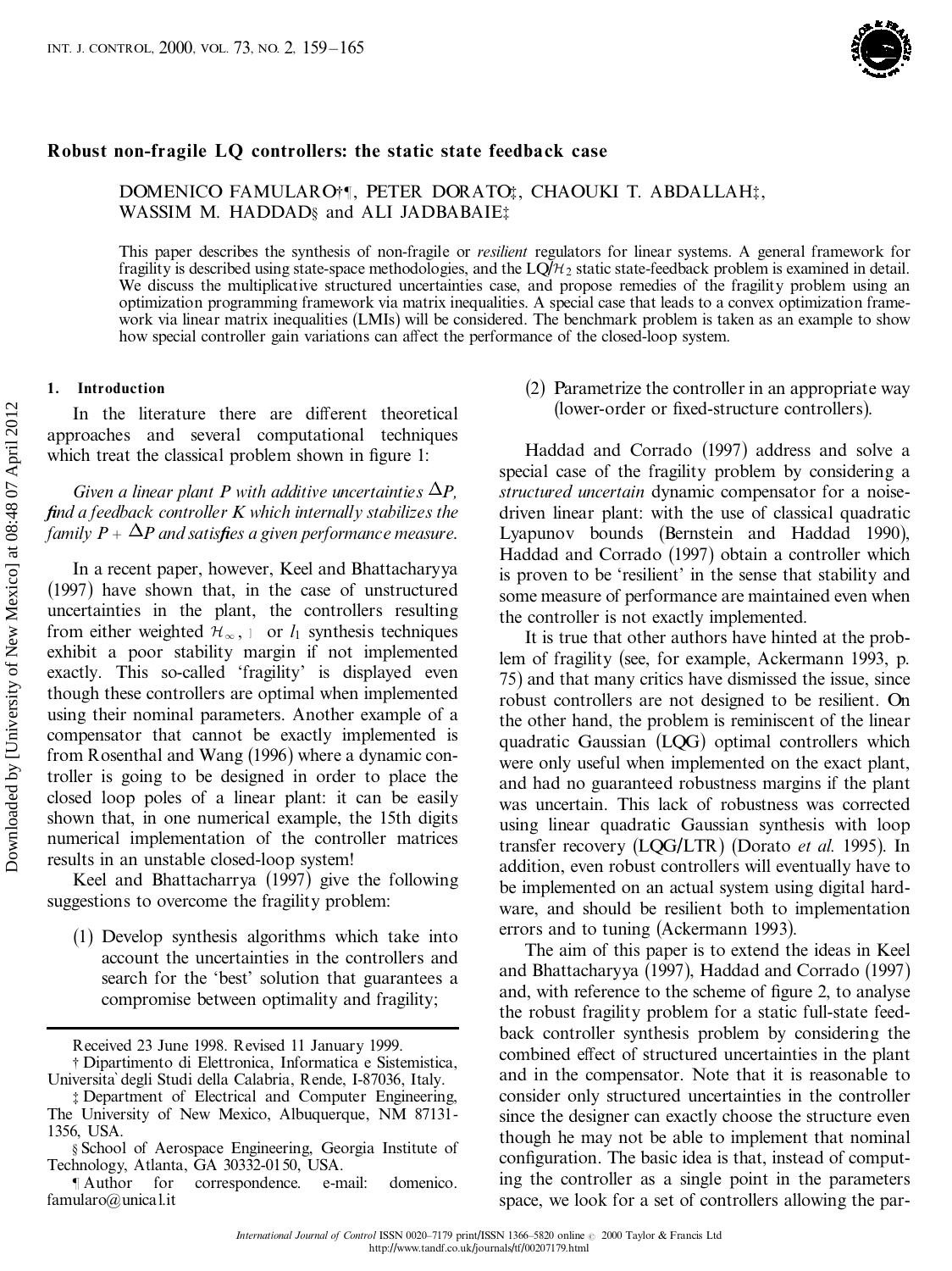

Figure 1. Robust control scheme.



ameters to lie in a region of uncertainty. This is reminis cent of the design of Ackermann (1993) and Barmish *et al.* (1992).

This paper is organized as follows. In  $\S 2$ , we present the synthesis of static state feedback controllers for linear systems while allowing structured uncertainties in the feedback gain matrix. We then further restrict our study to multiplicative structured uncertainties in the plant. In  $\S$  3, a numerical example using linear matrix inequalities as a computational tool is given. Our con clusions and directions for future research are given in  $§$  4. Figure 2. Robust fragility control scheme.<br>
The ameters to lie in a region of uncertainty. This is reached by the synthesis of Ackermann (1993) and Barr all. (1992).<br>
This paper is organized as follows. In § 2, we just th

#### **2. Outline of the problem**

Consider the following time-varying linear system

$$
\begin{cases} \dot{x}(t) = A(t)x(t) + Bu(t), & x(0) = x_0, \quad t \ge 0 \\ z(t) = C_z x(t) + D_z u(t) \end{cases}
$$
 (1)

where

- $x(t) \in \mathbb{R}^n$ , is the state vector,  $u(t) \in \mathbb{R}^m$ , is the control input,  $z(t) \in \mathbb{R}^l$  is the objective measurements vector,
- $A(t)$ ,  $t \geq 0$ , contains affine uncertainties (see Gahinet *et al.* 1995) of the form

$$
A(t) = A_0 + \sum_{r=1}^{q} \alpha_r(t) A_r = A_0 + \delta A
$$

where the scalar coefficients  $\alpha_r(t)$ ,  $t \geq 0$ , are Lebesgue measurable functions on  $[0, \infty)$  representing unknown coefficients grouped in the vector

$$
\pmb{\alpha} = \begin{bmatrix} \alpha_1, \ldots, \alpha_q \end{bmatrix}
$$

whose values belong to an uncertainty interval  $\overline{z}$ 

$$
\Xi = \{ \alpha_r(t) | \alpha_r \le \alpha_r(t) \le \overline{\alpha}_r, \ 1 \le r \le q, \ t \ge 0 \} \quad (2)
$$

In order to simplify the notation, we suppress the time dependence of the  $\alpha_r s$  when no confusion arises. The system (1) can then be written in the form

$$
\begin{cases}\n\dot{x}(t) = (A_0 + \delta A)x(t) + Bu(t) \\
z(t) = C_zx(t) + D_zu(t)\n\end{cases}
$$
\n(3)

Now, we assume that the initial condition  $x(0) = x_0$  is a random variable with zero mean and covariance matrix equal to  $I_n$  and proceed to find a state-feedback compensator  $u(t) = Kx(t)$  which minimizes the linear quadratic (LQ) performance index, given by

$$
\mathcal{J} = \mathcal{E}\left[\int_0^\infty z^{\mathrm{T}}(t)z(t) dt\right]
$$
 (4)

where  $\varepsilon$  denotes the expectation with respect to the initial state  $x_0$ . As standard assumptions, we suppose that the matrices  $C_z$  and  $D_z$  are such that  $C_z^T D_z^T = 0$ and  $D_z^T D_z > 0$ .

#### 2.1. *Non-fragile controller synthesis scheme*

Although one finds a controller  $u = Kx$  to minimize (4), the controller actually implemented is

$$
u(t) = (K + \delta K)x(t) \tag{5}
$$

where *K* is the nominal controller gain, and the term  $\delta K$ , which belongs to a closed and bounded subset of  $\mathbb{R}^{m \times n}$ ,  $\Delta$ <sup>*K*</sup>, and contains the element  $\delta$ *K* = 0, it represents controller gain variations. In this case, the performance index (4) is a function of *K*, the uncertain term  $\delta K$ , and the uncertainties  $\alpha$  in (3) and hence  $\mathcal{J} = \mathcal{J}(K, \delta K, \alpha)$ .<br>The following standard robustness analysis pro-

cedure can then be applied to test the fragility of the controller.

(1) Letting  $\delta K = 0$ , a 'nominal' controller *K* is designed so that the guaranteed-cost (Bernstein and Haddad 1990)

$$
\bar{J}(K) = \sup_{\alpha \in \varXi} \mathcal{J}(K, 0, \alpha)
$$

is minimized.

(2) Suppose the controller to be 'nominal',  $\overline{K}$ , and compute the  $LQ/H_2$  guaranteed cost taking into account the uncertainty in the controller.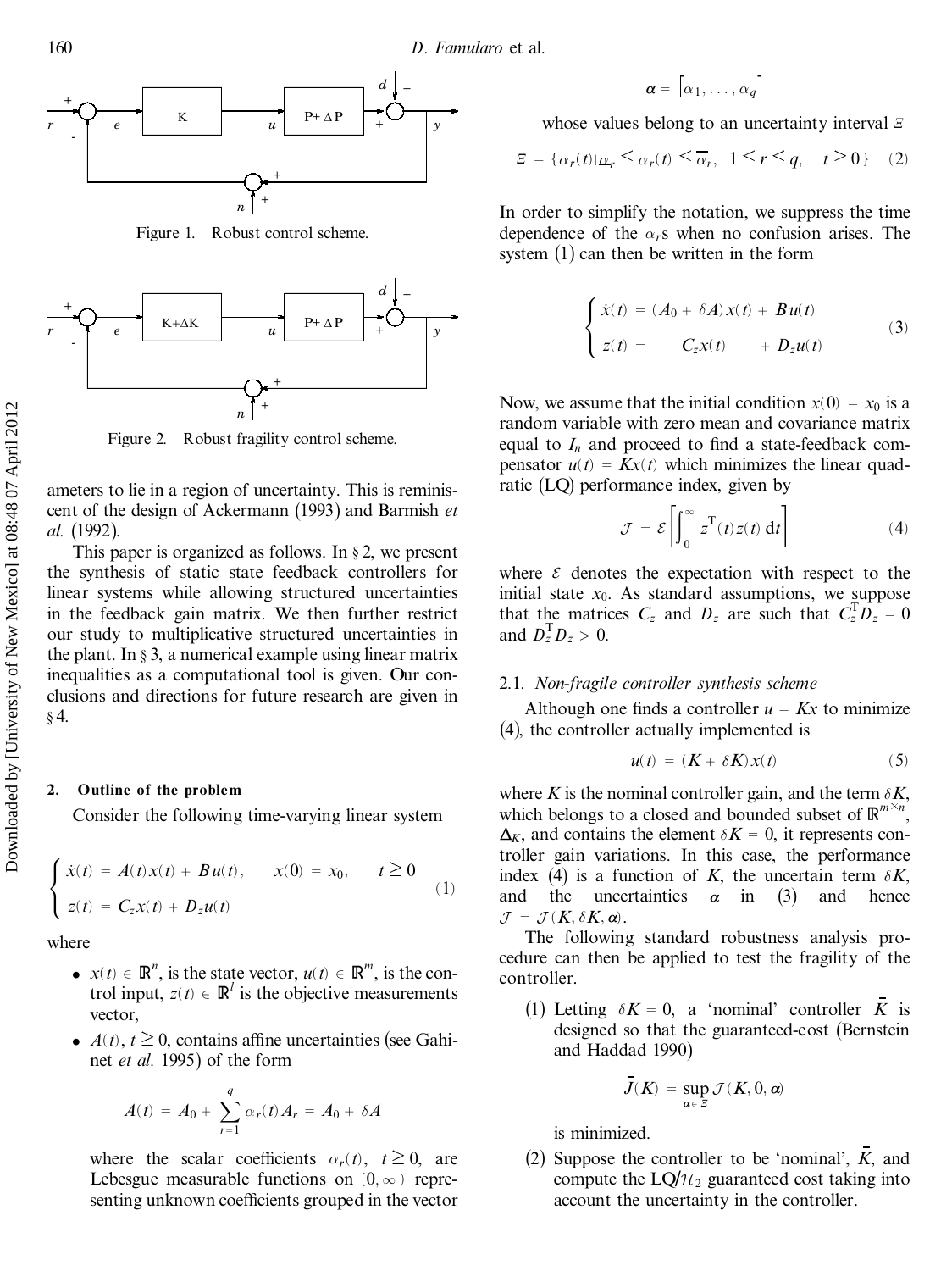The design which explicitly takes into account the fragility issue is instead: compute a new controller  $\tilde{K}$ by solving the new guaranteed cost problem

$$
\min_{K \in \mathbb{R}^{m \times n}} \tilde{J}(K) \tag{6}
$$

where

$$
\tilde{J}(K) = \sup_{\delta K \in \Delta_K, \alpha \in \Xi} \mathcal{J}(K, \delta K, \alpha)
$$

With this scheme in mind, we now study the multi plicative uncertainty case of equation (5) in greater detail.

#### 2.2. *Multiplicative structured uncertainties*

Let the nominal state-feedback matrix *K* be an  $m \times n$  $(m < n)$  matrix. If we allow relative percentage drift from the nominal entries of the matrices *K* and represent each entry of the perturbed matrix as a multiplicative scalar uncertainty, we have

$$
(K + \delta K) = \begin{bmatrix} k_{11}(1 + \delta_{11}) & \cdots & k_{1n}(1 + \delta_{1n}) \end{bmatrix}
$$
  
\n
$$
(K + \delta K) = \begin{bmatrix} \vdots & \ddots & \vdots \\ k_{m1}(1 + \delta_{m1}) & \cdots & k_{mn}(1 + \delta_{mn}) \end{bmatrix}
$$
  
\n
$$
= \begin{bmatrix} k_{11} & \cdots & k_{1n} \end{bmatrix}
$$
  
\n
$$
k_{m1} & \cdots & k_{mn}
$$
  
\n
$$
k_{11}\delta_{11} & \cdots & k_{1n}\delta_{1n} \end{bmatrix}
$$
  
\n
$$
+ \begin{bmatrix} k_{11}\delta_{11} & \cdots & k_{1n}\delta_{1n} \end{bmatrix}
$$
  
\n
$$
k_{m1}\delta_{m1} \cdots k_{mn}\delta_{mn}
$$
  
\n(7)

where  $\delta_{ij} \in \Delta = {\delta_{ij} - 1 < \delta_{ij} \leq \delta_{ij} \leq \overline{\delta_{ij}} < 1, i = 1, \ldots, m}$  $j = 1, \ldots, n$ . Equation (7) can be rewritten as

$$
K + \delta K = \sum_{i=1}^{m} e_i [1 + \delta_{i1} \cdots 1 + \delta_{in}] \qquad \qquad k_{in}
$$

$$
= \sum_{i=1}^{m} e_i v_i^{\mathrm{T}} \mathcal{K}_i
$$
 (8)

where  $e_i$ ,  $i = 1, \ldots, m$ , is the canonical basis column vector of  $\mathbb{R}^m$  and  $v_i^T$ ,  $i = 1, ..., m$  is an *n*-dimensional row vector which collects the terms  $[1 + \delta_{i1} \dots 1 + \delta_{in}]$ . In this case, the closed-loop system is given by

$$
\dot{x}(t) = \left(A_0 + \sum_{i=1}^{q} \alpha_i A_i + B \sum_{i=1}^{m} e_i v_i^{\mathrm{T}} K_i\right) x(t)
$$

$$
= \left(A_0 + \sum_{r=1}^{q} \alpha_r A_r + \sum_{i=1}^{m} b_i v_i^{\mathrm{T}} K_i\right) x(t) \qquad (9)
$$

where  $b_i$  is the *i*th *n*-dimensional column of the matrix *B*. The product  $b_i v_i^{\text{T}}$  can be arranged as

$$
\mathcal{B}_{i0} + \delta_{i1}\mathcal{B}_{i1} + \cdots + \delta_{i2}\mathcal{B}_{in} = \mathcal{B}_{i0} + \sum_{j=1}^{n} \delta_{ij}\mathcal{B}_{ij}
$$

where  $B_{i0} = [b_i \dots b_i]$  and  $B_{ij} = b_i e_j^T$ . Finally, the closed-loop system matrix has the following structured uncertainty form

$$
A_0 + \sum_{r=1}^q \alpha_r A_r + \sum_{i=1}^m \left( \mathcal{B}_{i0} + \sum_{j=1}^n \delta_{ij} \mathcal{B}_{ij} \right) \mathcal{K}_i
$$
  
=  $\tilde{\mathcal{A}}(\boldsymbol{\alpha}) + \sum_{i=1}^m \tilde{\mathcal{B}}_i(\delta_i) \mathcal{K}_i$  (10)

where  $\alpha = [\alpha_1, \ldots, \alpha_q]$  and  $\delta_i = [\delta_{i1}, \ldots, \delta_{in}],$   $i =$  $1, \ldots, m$ . The same scheme is applied to the expression of the objective measurements  $z(t)$ 

$$
z(t) = C_z x(t) + \sum_{i=1}^{m} \left( D_{z,i0} + \sum_{j=1}^{n} \delta_{ij} D_{z,ij} \right) C_i x(t)
$$

$$
= C_z x(t) + \sum_{i=1}^{m} \tilde{D}_{z,i} (\delta_i) K_i x(t)
$$

If the 'fictitious' set of inputs  $\tilde{u}_i(t) = \mathcal{K}_i x(t) \in \mathbb{R}^n$ ,  $i = 1, \ldots, m$ , is introduced, the LQ/ $H_2$  synthesis problem can be restated as: *given the linear uncertain system*

$$
\begin{cases}\n\dot{x}(t) = \tilde{\mathcal{A}}(\alpha) x(t) + \sum_{i=1}^{m} \tilde{\mathcal{B}_i}(\delta_i) \tilde{u}_i(t) \\
z(t) = C_z x(t) + \sum_{i=1}^{m} \tilde{\mathcal{D}}_{z,i}(\delta_i) \tilde{u}_i(t)\n\end{cases}
$$
\n(11)

*where*  $\tilde{A}(\alpha)$  *and*  $\tilde{B}_i(\delta_i)$  *are from* (10), *find diagonal matrices*  $K_1, \ldots, K_m$ *, such that, if*  $\tilde{u}_i(t) = K_i x(t)$ *, the guaranteed cost*

$$
\tilde{J} = \sup_{\alpha \in \Xi, \delta_i \in \Delta} \mathcal{E}_{x_0} \left[ \int_0^\infty z^{\mathrm{T}}(t) z(t) \, \mathrm{d}t \right] \tag{12}
$$

*attains its minimum value.*

A matrix inequality formulation (Boyd *et al.* 1994) of this problem is as follows.

**Problem MI:** Find matrices  $\Omega > 0$ ,  $Q > 0$ , and  $Y_1, \ldots, Y_m$  such that tr $(\Omega)$  is minimized and (see (13), bottom of page 162), for all  $\tilde{\alpha}$  and  $\tilde{\delta}_i$  such that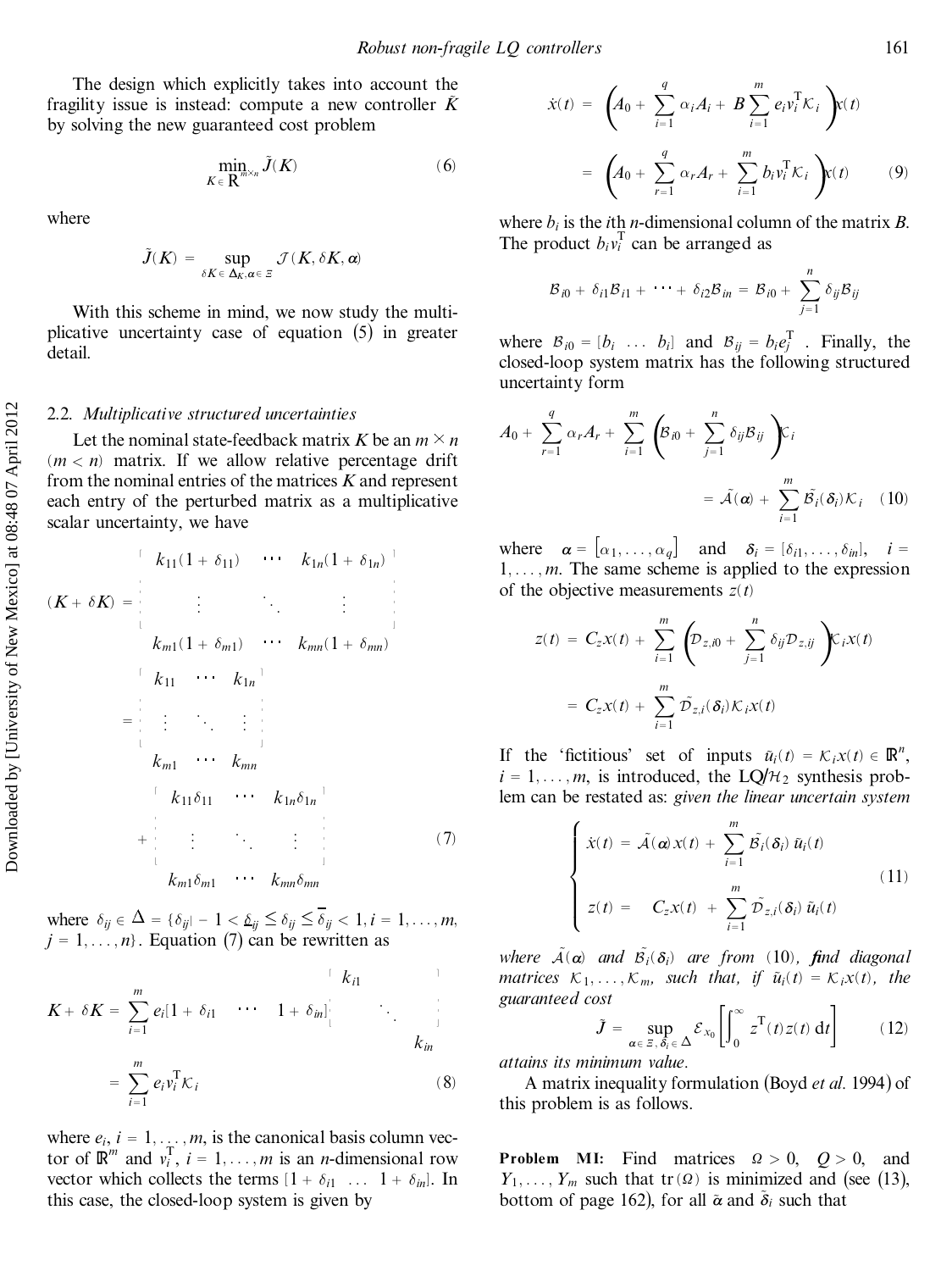$$
\tilde{\alpha} \in \tilde{\Xi} = \{ \{\alpha_1, \overline{\alpha}_1\} \times \cdots \times \{\alpha_q, \overline{\alpha}_q\} \}
$$

$$
\tilde{\delta}_i \in \Delta = \{ \{\underline{\delta}_{i1}, \overline{\delta}_{i1}\} \times \cdots \times \{\underline{\delta}_{in}, \overline{\delta}_{in}\} \}
$$

$$
\begin{bmatrix} \frac{\alpha}{I} & \frac{I}{Q} \end{bmatrix} > 0 \tag{14}
$$

$$
(Y_1 Q^{-1})_{i,j} = 0
$$

$$
\vdots \qquad \vdots \qquad \qquad (15)
$$

$$
(Y_m Q^{-1})_{i,j} = 0
$$
  
 $i = 1, ..., n, \quad j = 1, ..., n, \quad i \neq j.$ 

The entries  $k_{ij}$  of the controller  $K$  are obtained from

$$
(Y_1Q^{-1})_{i,i} = k_{1i}
$$
  
\n
$$
\vdots \qquad \vdots \qquad \vdots
$$
  
\n
$$
(Y_mQ^{-1})_{i,i} = k_{mi}
$$
  
\n
$$
i = 1, ..., n
$$

Note that the  $2^{q+m\times n}$  convex constraints (13) take into account all the possible combinations between the upper and lower values of the uncertainty intervals. The above formulation does not precisely correspond to the dynamic optimization problem expressed by equations (11) and (12). This formulation is a computational para digm that gives an upper bound to the performance index  $(12)$  because of the sufficiency criterion expressed by the evaluation of the inequalities (13) over the upper and lower values of the sets where the uncertainties  $\alpha_r$ and  $\delta_{ij}$  are defined. This means that if the constraints are found not to be fully satisfied during a particular search algorithm nothing can be said about a possible solution of the problem.

The most important fact on this optimization problem relies on its non-*convexity* characteristics. This observation can be argumented by observing the set of constraints (15), a matrix product between  $Y_1, \ldots, Y_m$  and the *inverse* of  $Q$  which imposes that the off-diagonal terms of  $K_i$  must be zero. The matrix product (15) between independent variables of the optimization pro cess (see Boyd *et al.* (1994) for a comprehensive classification of convex constraints and functions) is no longer a convex function in its arguments (see, as a simple ex ample, the scalar function  $f(x, y) = x/y$ , where *x* and *y* are scalars that belong to an arbitrary  $\mathbb{R}^2$  box) and this means that the feasible set of the optimization problem **MI** is non-*convex*. The obvious consequence of this fact is that algorithms based on the linear matrix inequalities computational paradigm (Boyd *et al.* 1994) cannot treat this problem.

When a single input system is considered ( $m = 1$ ), we have only one diagonal matrix  $K$  whose diagonal elements represent the controller coefficients  $k_i$ ,  $i = 1, \ldots, n$ but the structure of the problem **MI** still holds.

2.2.1. *A special case.* The only case when the problem **MI** can be reduced to a set of linear matrix inequalities is when the relative drifts from the nominal entries of the controller matrix *K* are the same

$$
\delta_{ij} = \delta, \qquad i = 1, \ldots, n, \qquad j = 1, \ldots, m
$$

as was assumed in Haddad and Corrado (1997). The optimization problem can be stated as follows.

**Problem LMI1:** Find matrices  $Q > 0$ ,  $Q > 0$  and *Y* such that  $tr(\Omega)$  is minimized and (see (16))

$$
\begin{bmatrix} \Omega & I \\ I & Q \end{bmatrix} > 0 \tag{17}
$$

Finally, the controller *K* is equal to  $K = YQ^{-1}$ . Note that  $\tilde{\alpha}_r \in \tilde{\Xi}$ ,  $\tilde{\delta} \in \Delta = {\{\Delta, \delta\}}$ . In this case, the number of convex constraints (16) is equal to  $2^{q+1}$  because an affine uncertainties structure with  $q+1$  parameters in the closed loop system is obtained.

It must be noted that in Haddad and Corrado (1997) the non-fragile design of reduced order dynamic com pensators was discussed and, as a final computational result, a guaranteed cost problem which turned out to be a non-*convex* optimization problem has been obtained.

*<sup>Q</sup>*A~<sup>T</sup> … <sup>~</sup>*a*† ‡ <sup>A</sup>~…~*a*†*<sup>Q</sup>* ‡ <sup>X</sup>*<sup>m</sup> i*<sup>ˆ</sup> 1 *Y* T *<sup>i</sup>* <sup>B</sup>~<sup>T</sup> *<sup>i</sup>* …~*di*† ‡ <sup>B</sup><sup>~</sup> *<sup>i</sup>*… ~*di*†*Y <sup>i</sup>* ¡ *<sup>C</sup>z<sup>Q</sup>* ‡ <sup>X</sup>*<sup>m</sup> i*<sup>ˆ</sup> 1 <sup>D</sup><sup>~</sup> *<sup>z</sup>*;*i*… <sup>~</sup>*d<sup>i</sup>* … †*Yi*† T *<sup>C</sup>z<sup>Q</sup>* ‡ <sup>X</sup>*<sup>m</sup> i*<sup>ˆ</sup> 1 <sup>D</sup><sup>~</sup> *<sup>z</sup>*;*i*…~*d<sup>i</sup>* … †*<sup>Y</sup> <sup>i</sup>*† ¡ *I* 4 0 …13† *<sup>Q</sup> <sup>A</sup>*<sup>0</sup> ‡ <sup>X</sup>*<sup>q</sup> <sup>r</sup>*<sup>ˆ</sup> <sup>1</sup> … <sup>¬</sup>~*rA<sup>r</sup>* † T‡ *<sup>A</sup>*<sup>0</sup> ‡ <sup>X</sup>*<sup>q</sup> <sup>r</sup>*<sup>ˆ</sup> <sup>1</sup> … <sup>¬</sup>~*rA<sup>r</sup>* † *Q* ‡ …1 ‡ <sup>~</sup>¯† *Y* <sup>T</sup>*B* <sup>T</sup> ‡ *BY* ¡ *CzQ* ‡ …1 ‡ <sup>~</sup>¯†*DzY* ¡ <sup>T</sup> *CzQ* ‡ …1 ‡ <sup>~</sup>¯†*DzY* ¡ ¡ *I* <sup>5</sup> <sup>0</sup> …16† Downloaded by [University of New Mexico] at 08:48 07 April 2012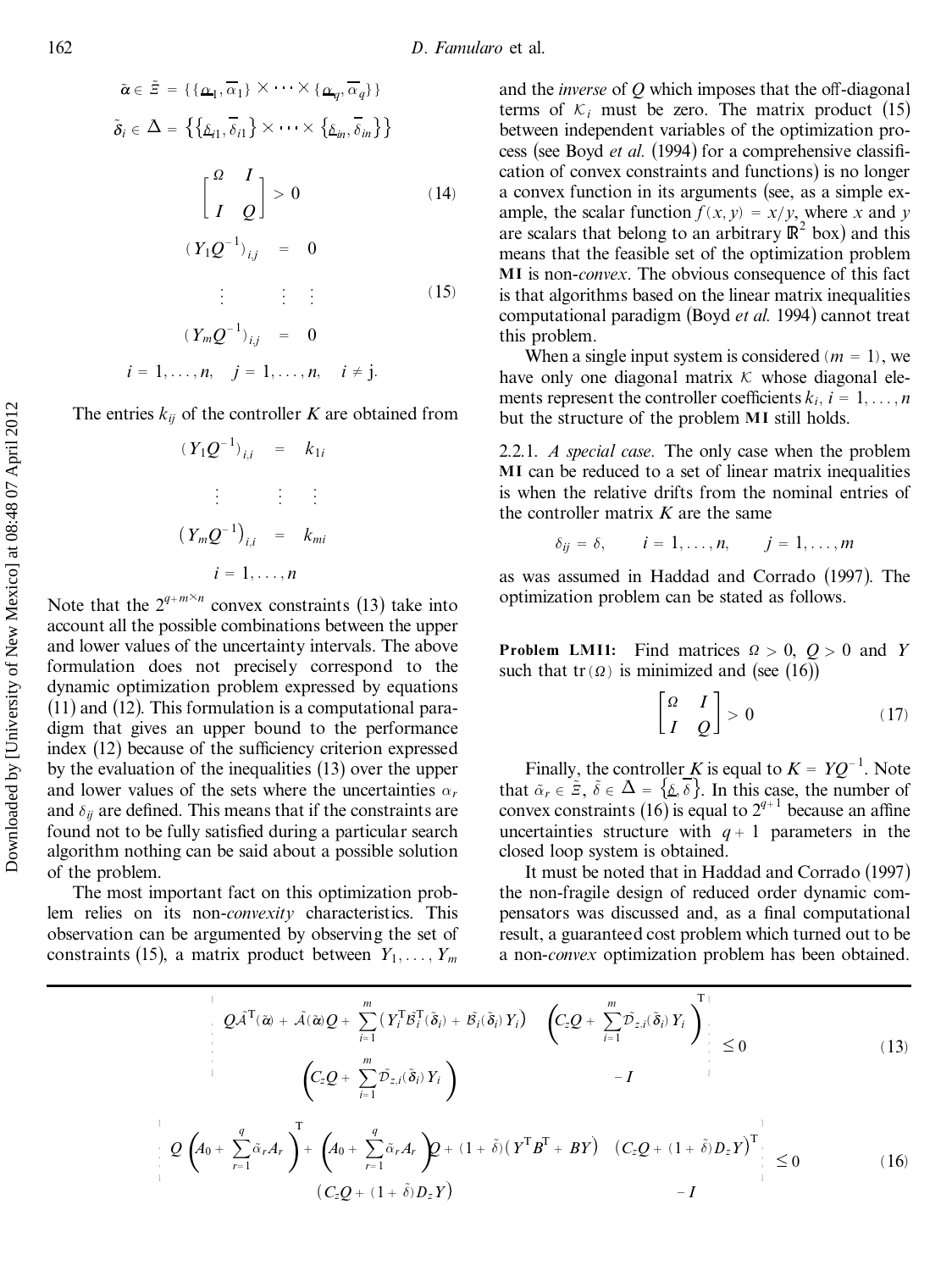In our approach instead, we considered only full state static feedback compensator but it has been shown that the non-fragile synthesis problem reduces to a simpler and easier computational paradigm based on linear matrix inequalities.

Also, if the structure of the controller in this particular case is going to be examined

 $(1 + \delta)K$ 

where  $K$  is going to be found using LMI1, the nonfragile synthesis problem can be viewed as a guaranteed cost synthesis with respect to the uncertainties in the plant but with an imposed *gain margin* on the controller entries. Moreover, this synthesis problem is strictly similar to the mathematical problem shown in Chang and Peng (1972) where a guaranteed cost approach for a quadratic performance index was studied for a linear system of the type

$$
\dot{x} = A(q)x + B(q)u
$$

where  $A(q) = A_0 + \sum_{i=1}^{n'} q_i(t) A_i, -1 \leq q_i(t) \leq 1, i =$ 1, 2, ..., *n*<sup> $\prime$ </sup> and *B*(*q*) = *q<sub>b</sub>*(*t*) *B*, 1  $\leq$  *q<sub>b</sub>*(*t*)  $\leq$  *b*. It is easy to see that the scalar uncertainty in the controller can be regarded as a scalar uncertainty of the input matrix of the linear system (1) when the closed loop equations are considered.

The following numerical experiments compare the controller designed using the computational paradigm **LMI1** with respect to that obtained by using the robust LQ/ $H_2$  synthesis.

#### **3. Numerical experiments**

Consider the mechanical system shown in figure 3, known as the `benchmark problem' (Gahinet *et al.* 1995), where

- (1)  $u(t)$  is the control input and  $x_1(t), x_2(t)$  are the positions, with respect to a reference system, of the masses  $m_1, m_2$ , respectively;
- (2) the masses  $\dot{m}_1$ ,  $m_2$  are equal to 1 and the stiffness<sup>†</sup>,  $p(t)$ ,  $t \geq 0$ , is an uncertain parameter whose values belong to the interval  $[0.5, 2]$ .



{ Note that all quantities are measured in appropriate units.

The linear time-varying model which describes the behaviour of the system is given by

$$
\begin{bmatrix}\n x_1(t) & 0 & 0 & 1 & 0 \\
 x_2(t) & -\frac{1}{2} & 0 & 0 & 0 & 1 \\
 x_3(t) & -p(t) & p(t) & 0 & 0 \\
 x_4(t) & p(t) & -p(t) & 0 & 0 \\
 x_1(t) & 0 & 0 & 0\n\end{bmatrix}
$$
\n
$$
= \begin{bmatrix}\n x_1(t) & 0 & 0 \\
 x_2(t) & -\frac{1}{2} & 0 \\
 x_3(t) & 1 & 0 \\
 x_4(t) & 0 & x_1(t)\n\end{bmatrix}
$$
\n
$$
= \begin{bmatrix}\n 0 & 1 & 0 & 0 \\
 0 & 0 & 0 & 0 \\
 0 & 0 & 0 & 0\n\end{bmatrix} \begin{bmatrix}\n x_2(t) \\
 x_3(t) \\
 x_4(t)\n\end{bmatrix} + \begin{bmatrix}\n 0 \\
 1\n\end{bmatrix} u(t)
$$
\n
$$
z(t) = \begin{bmatrix}\n 0 & 1 & 0 & 0 \\
 0 & 0 & 0 & 0 \\
 0 & 0 & 0 & 0\n\end{bmatrix} \begin{bmatrix}\n x_2(t) \\
 x_3(t) \\
 x_4(t)\n\end{bmatrix} + \begin{bmatrix}\n 0 \\
 1\n\end{bmatrix} u(t)
$$

It is easy to see that we can represent  $(18)$  as an affine uncertain model where the matrix  $A(t)$ ,  $t \ge 0$ , is given by

$$
A(t) = \begin{bmatrix} 0 & 0 & 1 & 0 \\ 0 & 0 & 0 & 1 \\ 0 & 0 & 0 & 0 \\ 0 & 0 & 0 & 0 \\ 0 & 0 & 0 & 0 \end{bmatrix} + p(t) \begin{bmatrix} 0 & 0 & 0 & 0 \\ 0 & 0 & 0 & 0 \\ -1 & 1 & 0 & 0 \\ 1 & -1 & 0 & 0 \end{bmatrix}
$$

$$
= A_0 + p(t) A_1
$$

and the matrices *B*,  $C_z$  and  $D_z$  are constant.

Using the  $MATLAB<sup>TM</sup>$  LMI toolbox, the lmiedit editor and the mincx function, we designed a nominal  $LQ/H<sub>2</sub>$  static state-feedback controller by solving the problem **LMI1** with  $\delta = 0$ ,  $q = 1$ ,  $\overline{\alpha} = 2$  and  $\alpha = 0.5$ . We found that the guaranteed  $LQ/H_2$  performance was equal to 7.1913 and the controller gain vector

$$
K = [k_1 \quad k_2 \quad k_3 \quad k_4]
$$
  
= [-4.1066 \quad 3.1081 \quad - 2.8628 \quad - 1.4067] (19)

#### 3.1. *First experiment*

As a first experiment, we tested the fragility of the nominal controller: an affine family of uncertain controllers given by

$$
(1+\delta)\bar{K} \tag{20}
$$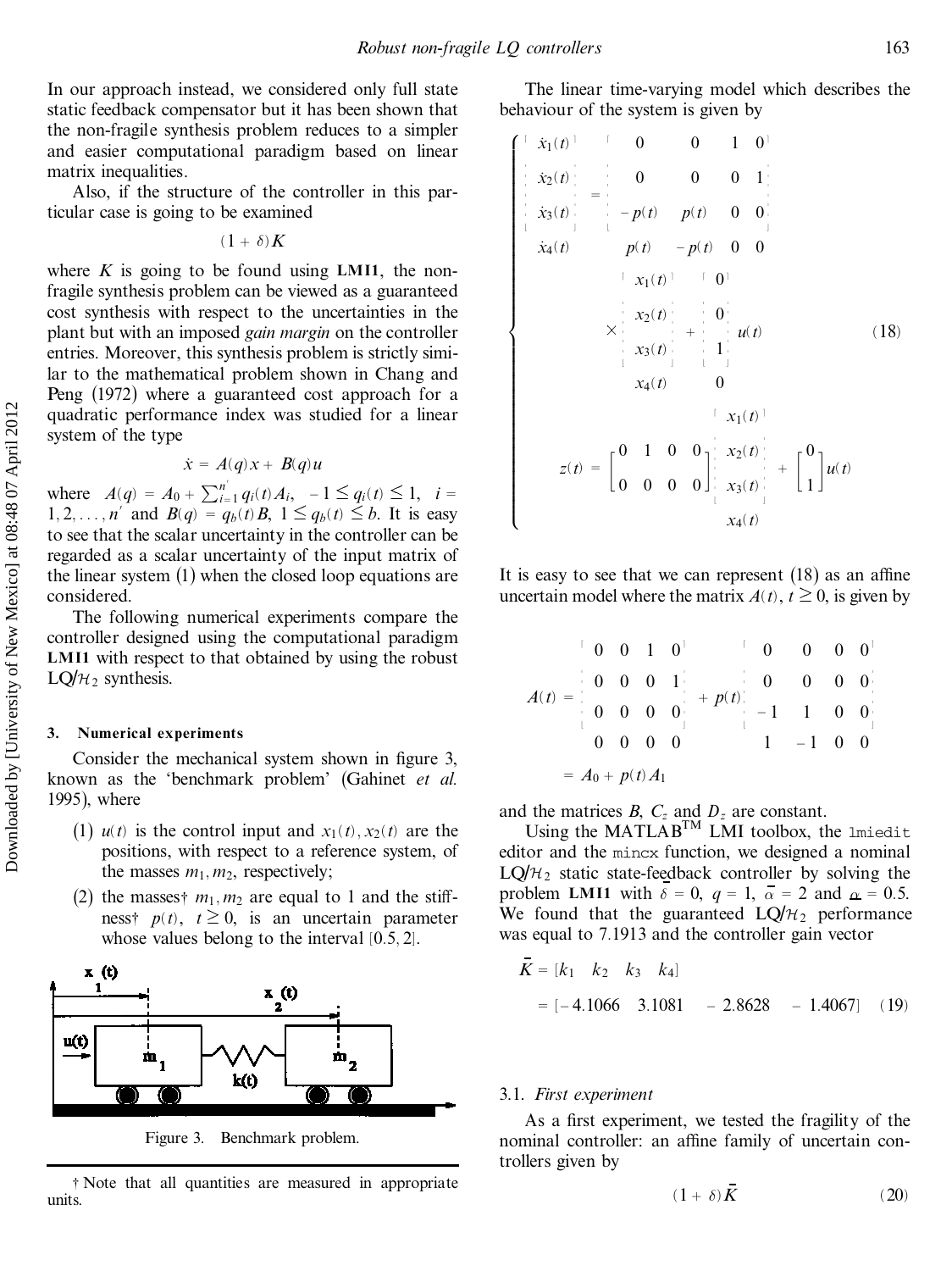was generated, where  $\delta \in [-\overline{\delta}, \overline{\delta}]$  is a parameter which corresponds to a drift in the nominal values  $k_i$ ,  $i = 1, \ldots, 4$ . In this case each component of *K* was considered to have same relative uncertainty range (Haddad and Corrado 1997). A *gain margin analysis* (Anderson and Moore 1990, Dorato *et al.* 1995), by varying  $\delta$  has been performed using MATLAB<sup>TM</sup> LMI Toolbox standard routines quadstab and pdlstab: the values of  $\delta$  for which the closed-loop system is no longer quadratically stable (Boyd *et al.* 1994, Gahniet *et al.* 1994, 1995) or, less conservatively, does not admit a parameter-depen dent Lyapunov function (Boyd *et al.* 1994, Gahinet *et al.* 1994, 1995) were checked. With reference to the closedloop system

$$
\dot{x}(t) = (A_0 + pA_1 + (1 + \delta)BK)x(t)
$$

$$
p \in [0.5, 2], \qquad \delta \in [-\overline{\delta}, \overline{\delta}]
$$

we observed that quadratic stability is lost if  $\overline{\delta} > 0.49$ , and the system does not admit a parameter-dependent Lyapunov function if  $\delta > 0.88$ .

#### 3.2. *Second experiment*

The aim of the second experiments was to compare the guaranteed performance of the nominal controller with the performance of a controller designed by taking explicitly into account the fragility issue. We computed the guaranteed  $LQ/H_2$  cost for 100 uncertainty intervals  $[-\delta, \delta]$  where  $\delta \in \{0, 0.01, 0.02, \ldots, 0.98, 0.99\}$ . The following computational procedure for each value of  $\delta$  was realized:

(1) the controller  $K$  was fixed to its nominal value (19),  $\bar{K}$ , and the guaranteed  $\mathcal{H}_2$  performance was computed by solving the following convex opti mization problem;

**Problem LMI2:** Find matrices  $\Omega > 0$ ,  $Q > 0$  such that tr  $(\Omega)$  is minimized and (see (21))

$$
\begin{bmatrix} \Omega & I \\ I & Q \end{bmatrix} > 0 \tag{22}
$$

where  $\tilde{\delta} \in \Delta$  and  $\tilde{p} \in \{0.5, 2\}$ . This problem has been solved using the mincx function.

(2) A `non-fragile' controller and the corresponding guaranteed  $\mathcal{H}_2$  performance was computed using the convex optimization paradigm **LMI1** and the function mincx. Figure 4 shows a plot of the



Figure 4. LQ/ $H_2$  guaranteed cost vs.  $\delta$ : *nominal controller*  $\rightarrow$ dashed line; *non-fragile controller*  $\rightarrow$  solid line.

guaranteed cost versus  $\overline{\delta}$  for the nominal and the `non-fragile' controller.

Obviously the guaranteed cost for case (1) can be computed until the convex constraints (21), (22) are feasible; this means the the closed loop system is quadrati cally stable. On the other hand, for  $\delta = 0.49$  the controller computed using the convex optimization for mulation **LMI1** given by equations (16) and (17) was

$$
K = [-6.0620 \quad 5.3883 \quad -4.3872 \quad -0.1621]
$$

and the guaranteed  $LQ/H_2$  performance in this case was equal to 16:8341.

It is easy to observe from figure 4 that a design which takes into account the uncertainties in the controller guarantees quadratic stability and `acceptable' guaranteed performance in a wider range of regulator par ameter variations.

#### **4. Conclusions**

In this paper the effect of  $LQ/\mathcal{H}_2$  robust synthesis of uncertain, static state feedback controllers, for linear systems with structured uncertainties in the dynamic matrix was considered. A simple but significant result regarding the computational equivalence with a non convex problem has been obtained when multiplicative structured uncertainties are allowed in the controller. A guaranteed-cost approach which turned out to be a worst-case gain margin optimal synthesis problem was formulated in a particular case using a linear matrix

$$
\begin{bmatrix} Q(A_0 + \tilde{p}A_1 + (1 + \tilde{\delta})B\vec{K})^{\mathrm{T}} + (A_0 + \tilde{p}A_1 + (1 + \tilde{\delta})B\vec{K})Q & (C_z + (1 + \tilde{\delta})D_z\vec{K})^{\mathrm{T}}Q \Big| \\ Q(C_z + (1 + \tilde{\delta})D_z\vec{K}) & -I \end{bmatrix} \leq 0
$$
\n(21)